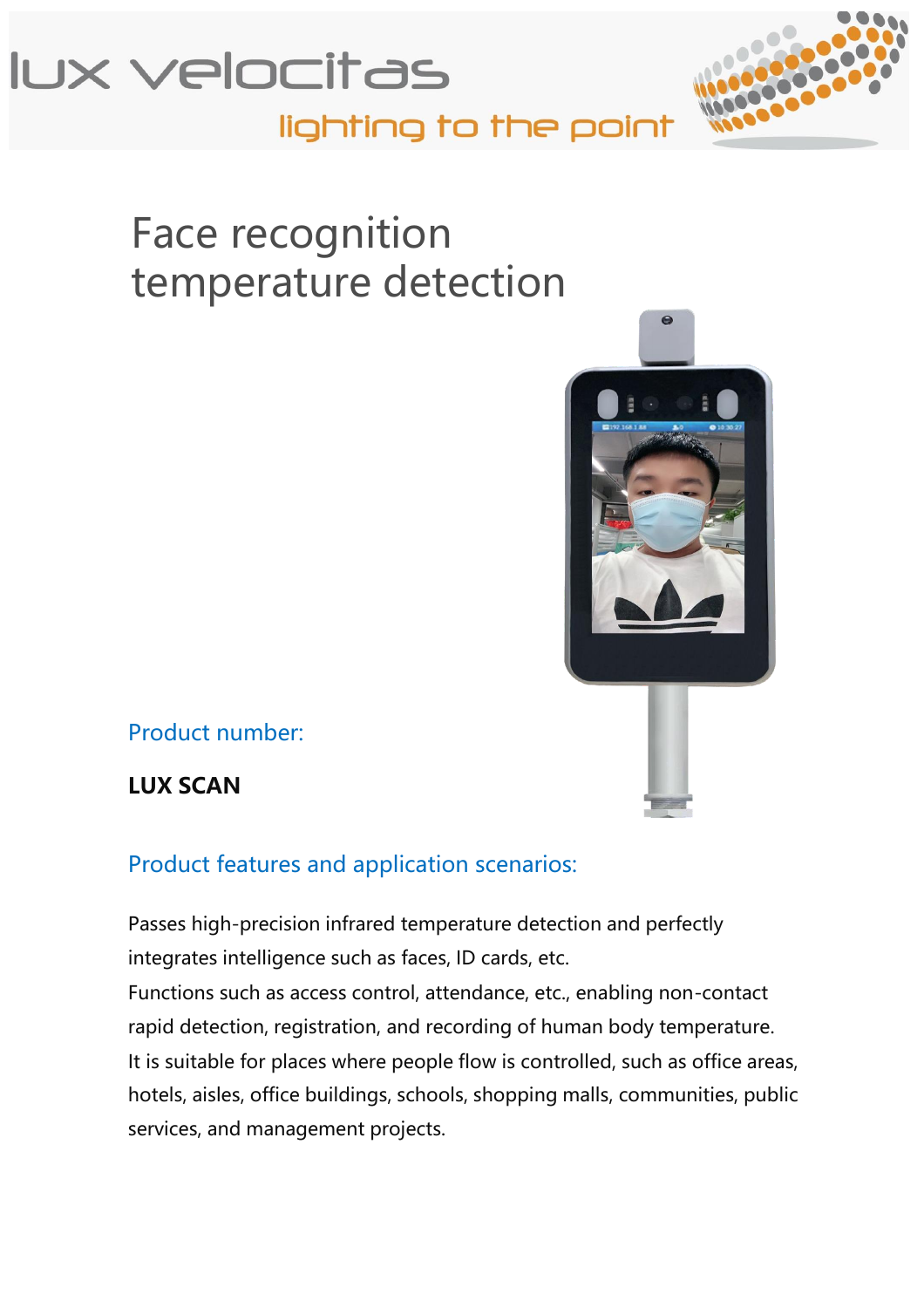

#### **Main features:**

- Non-contact automatic body temperature detection, brush human face and perform high-precision infrared human temperature collection at the same time, fast and efficient;
- Temperature measurement range 30-45 (℃) Accuracy ± 0.3 (℃)
- Automatically identify unmasked personnel and provide real-time warning;
- Support long-range temperature measurement and real-time early warning of high temperature;
- Support temperature data SDK and HTTP protocol docking;
- Automatically register and record information, avoid manual operation, improve efficiency and reduce missing information;
- Support binocular live detection
- Unique face recognition algorithm to accurately recognize faces, face recognition time <500ms
- Support human motion tracking exposure in strong backlight environment, support machine vision optical dynamics ≥80dB;
- Adopt Linux operating system for better system stability
- Rich interface protocols, support SDK and HTTP protocols under multiple platforms such as Windows / Linux
- 8-inch IPS HD display
- IP54 rated dust and water resistant
- MTBF> 50000 H
- Support one Wiegand input or Wiegand output
- Supports fog-through, 3D noise reduction, strong light suppression, electronic image stabilization, and has multiple white balance modes, suitable for various scene needs
- Support electronic voice broadcast (normal human body temperature or super high alarm, face recognition verification results)
- 0 °C to + 50 °C environment long-term stable work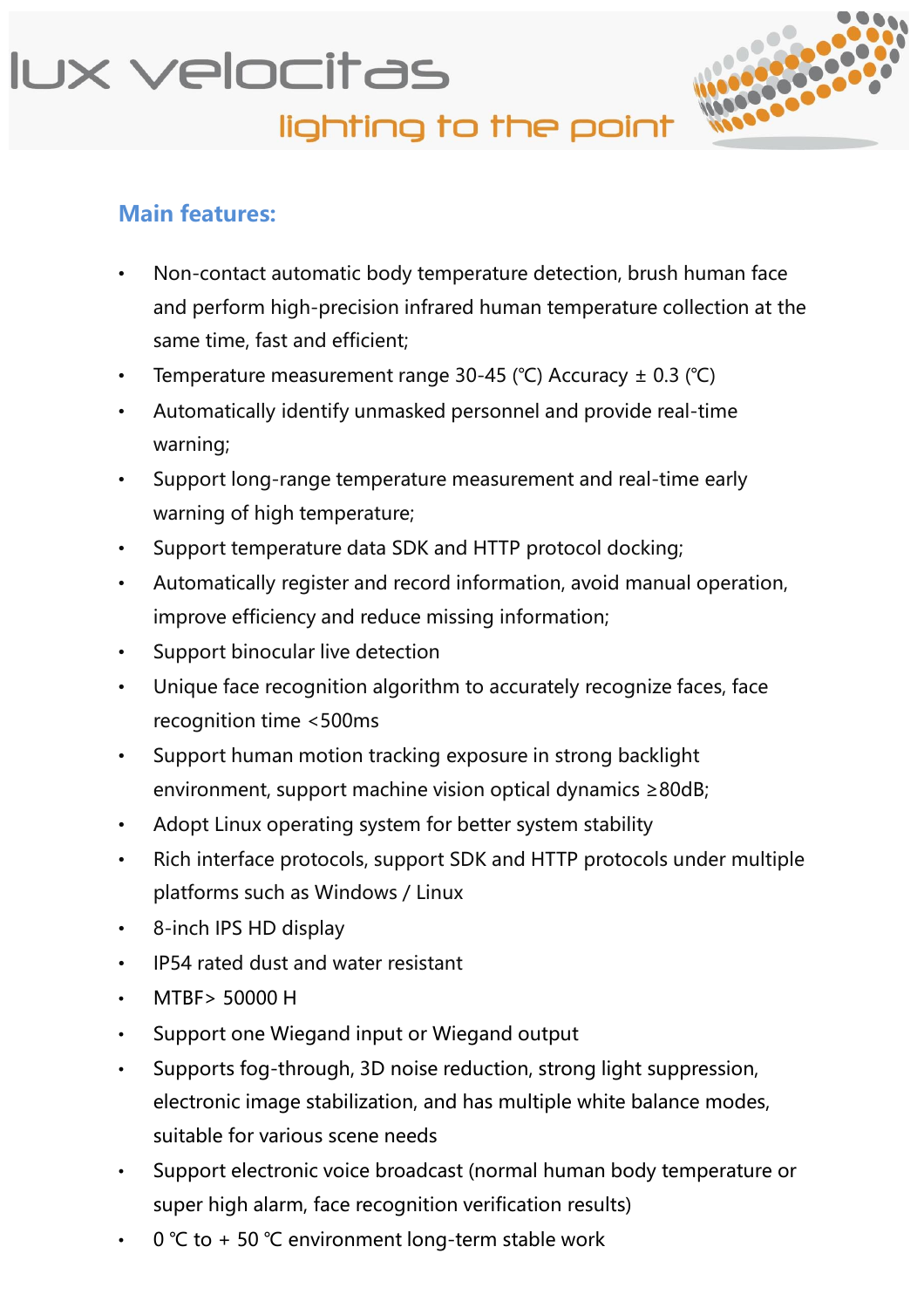



# lighting to the point

| Specification                   |                                                |  |
|---------------------------------|------------------------------------------------|--|
| hardware                        |                                                |  |
| Processor                       | Hi3516DV300                                    |  |
| Operating system                | Linux Operating system                         |  |
| Storage                         | 16G EMMC                                       |  |
| <b>Imaging Device</b>           | $1/2.7"$ CMOS                                  |  |
| Lens                            | 4 <sub>mm</sub>                                |  |
| Camera parameters               |                                                |  |
| Camera                          | Binocularcamera, supportlivedetect<br>ion      |  |
| <b>Effective Pixels</b>         | 2 million effective pixels, 1920 *<br>1080     |  |
| Minimum                         | Color 0.01 Lux @ F1.2 (ICR); B / W 0.001 Lux @ |  |
| Illumination                    | F1.2                                           |  |
| Signaltonoiseratio              | $\geq$ 50db(AGC OFF)                           |  |
| Wide dynamicrange               | $\geq 80$ db                                   |  |
| Face performance                |                                                |  |
| Face recognition<br>height      | 1.2-2.2 meters, adjustable angle               |  |
| Face recognition<br>distance    | $0.5 - 3$ meters                               |  |
| Perspective                     | Up and down 30 degrees                         |  |
| Recognitiontime                 | $<$ 500 $ms$                                   |  |
| Features                        | Supports 22,400 face comparison libraries      |  |
|                                 | and 100,000 face recognition records           |  |
| Temperature performance         |                                                |  |
| Temperaturemeasu<br>rementrange | 30-45 (°C)                                     |  |
| Temperature                     | $\pm 0.3$ (°C)                                 |  |
| measurement                     |                                                |  |
| accuracy                        |                                                |  |
| Temperature                     | ≤0.5 $#$                                       |  |
| measurement                     |                                                |  |
| distance                        |                                                |  |
| Response time                   | $<$ 300 $ms$                                   |  |
| interface                       |                                                |  |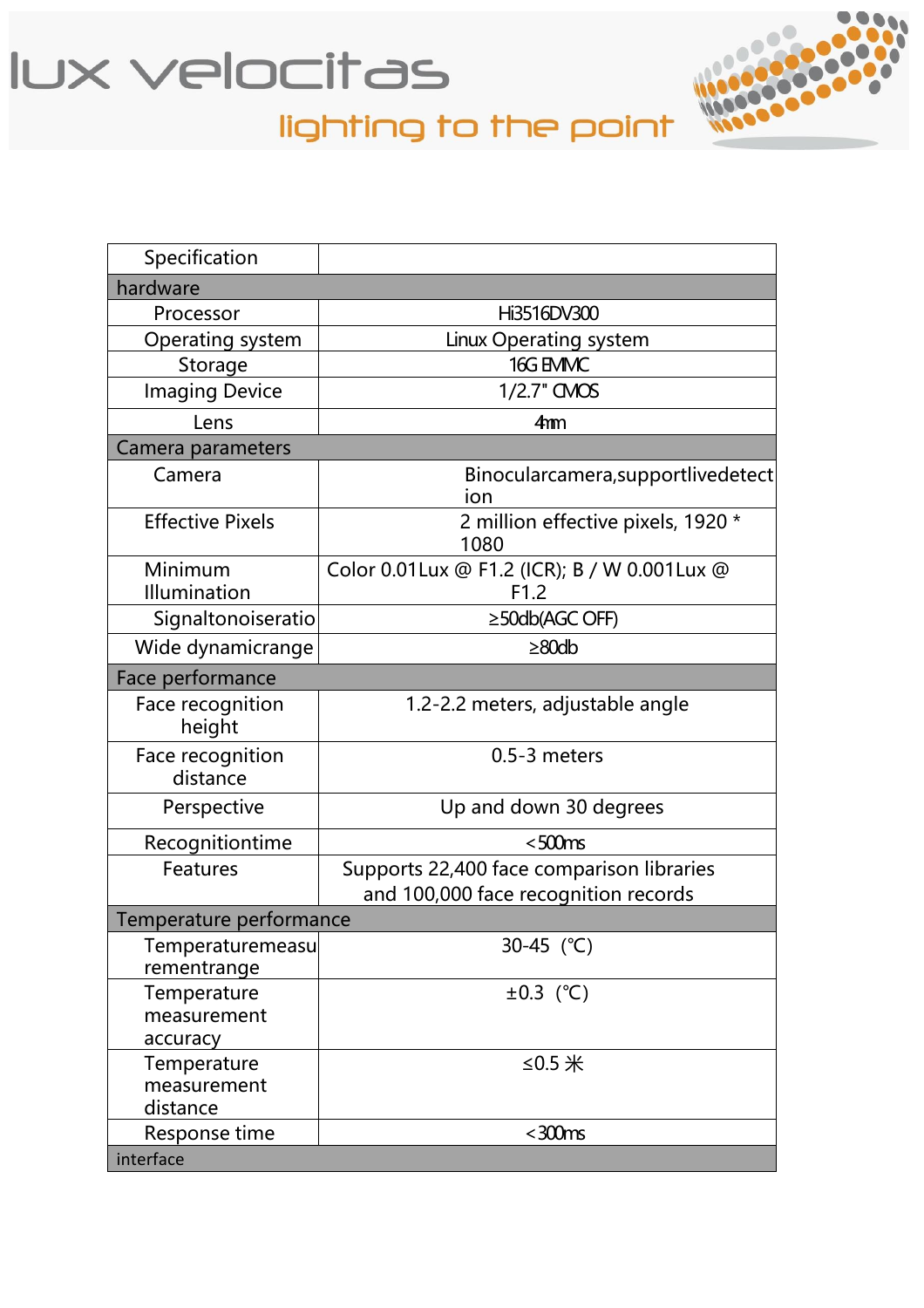



## lighting to the point

| <b>Network</b><br>Interface | RJ45 10M / 100M adaptive Ethernet port                         |
|-----------------------------|----------------------------------------------------------------|
| Wiegand<br>interface        | Supports Wiegand input or Wiegand output, Wiegand<br>26 and 34 |
| <b>Alarm Output</b>         | 1 digital output                                               |
| <b>USB</b> interface        | 1 USB port (can be connected with external ID card<br>reader)  |
| <b>General parameters</b>   |                                                                |
| powered by                  | $\mathsf{D}\mathsf{C}$<br>12V/3A                               |
| equipment<br>power          | 20W(MAX)                                                       |
| Operating<br>temperature    | $-0^{\circ}$ C - $+50^{\circ}$ C                               |
| Working<br>humidity         | $5 \sim 90\%$ relative humidity, non-condensing                |
| Equipment size              | 154 (W) * 89 (Thick) * 325 (H) mm                              |
| equipment<br>weight         | 2.1 kilograms                                                  |
| Column<br>Aperture          | 3mm                                                            |